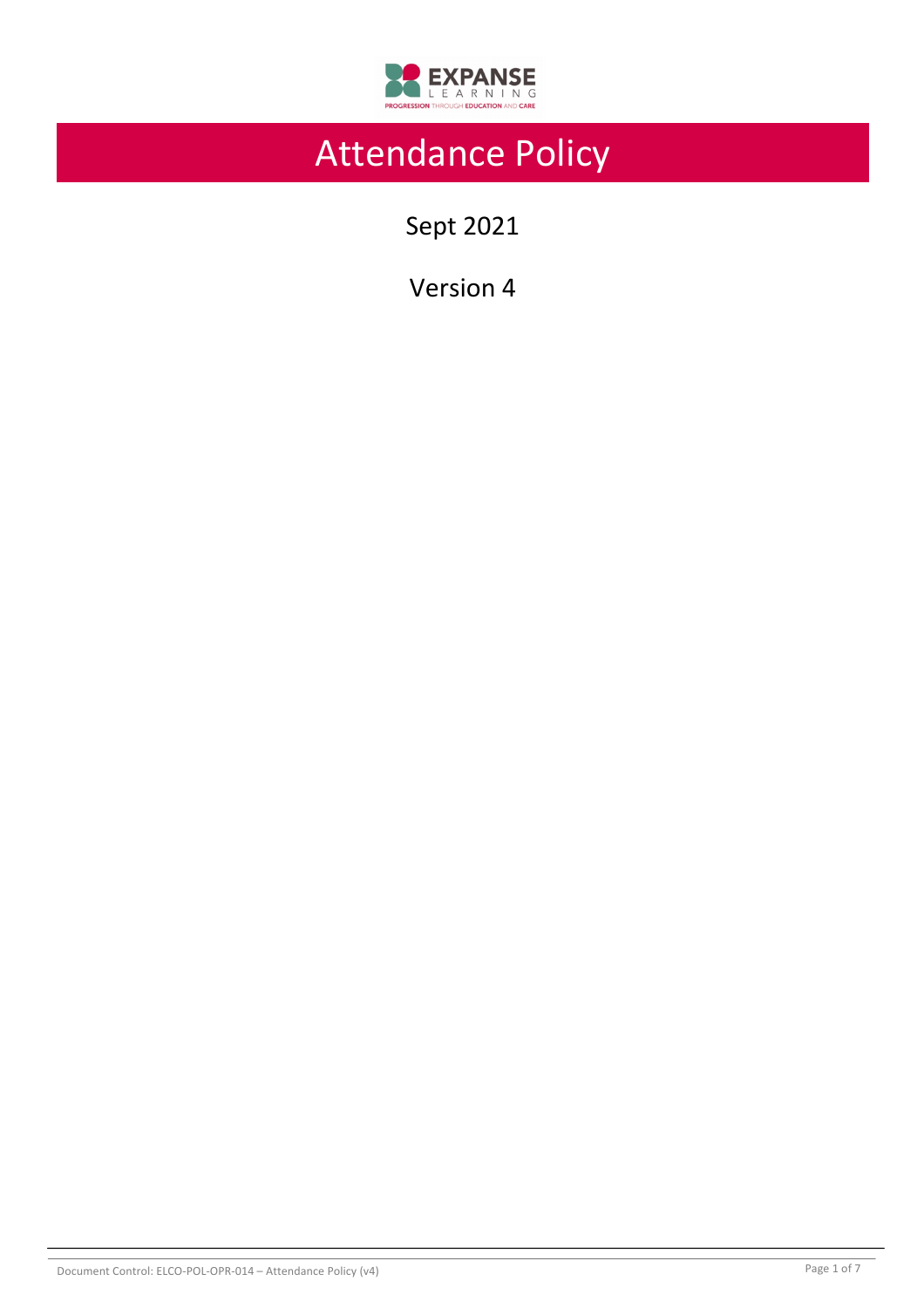# **1. Scope**

This policy applies to all staff at Expanse Learning College (Hereafter referred to as the College).

# **2. Attendance at college is a requirement of funding**

Young people are entitled to formal education during this phase of their lives. It is important that they receive their entitlement for their present and future lives and for the economic and well-being of society. Expanse Learning take responsibility for prioritising that registered students attend college. The Government also has a priority in reducing unnecessary absence from college. Students attending Expanse Learning College are more vulnerable and have greater needs than many of their mainstream counterparts. This means that they may have more genuine absences from college for medical reasons or experience greater social need than others. It is our responsibility as educators to do all we can to encourage and support regular and frequent college attendance.

Parents and carers are responsible for supporting students to attend college. We at Expanse Learning College are committed to ensuring that the families, parents, and carers of our students understand how important this is.

We give high priority to conveying to students and families the importance of regular and punctual attendance. We recognise that families have a vital role to play and that there is a need to establish strong home-college links and communication systems that can be utilised whenever there are concerns about attendance. If there are problems which affect a student's attendance we will investigate, identify, and strive in partnership with parents/carers and students to resolve those problems as quickly and efficiently as possible.

# **3. Policy Procedures**

The register must be marked accurately, recording student's attendance or absence and in the latter case if authorised or unauthorised.

# **4. Procedures for following up absence or lateness**

Students who arrive late (i.e., after 9.30) should be registered as Late.

Students must report to pastoral officer and explain the reasons for lateness. This will be recorded along with the time of arrival. It is the responsibility of the student / parent / carer to contact the college on the first morning of absence. This can be done by leaving a message on the answer phone or phoning when the college office opens at 8.30am. If this contact is not made Expanse Learning will contact the student/parent/carer by text message/telephone or, if unobtainable, we will email and/or write a letter/conduct a home visit requesting information. If this fails to provide an explanation for the absence a Senior Leader will attempt to get in touch and a (second) letter may be sent to the parent/carers.

In the event of persistent non-attendance and non-response, the college will organise a meeting regarding that student's attendance inviting parents and relevant professionals. The meeting will be to identity and resolve the difficulties which are preventing the student from attending college. Authorised and unauthorised Absence "Leave" in relation to a college means leave granted by any person authorised to do so.

The Head will only consider authorising an absence during term time where an application has been made in advance and where they are satisfied that there are exceptional or special circumstances to justify the request. It is acknowledged that due to individual needs of students at Expanse Learning College, the Head may apply special consideration to requests for compassionate leave. It may be necessary for the college to ask the student /parent/ carer to provide the college with written evidence of the reason for absence e.g., appointment cards, medical certificate, or a letter from the GP. If there is an extended period of absence due to medical reasons the college may ask for permission of the parent/ carer to contact the student 's GP to confirm that the medical condition prevents the student from attending college and to establish a possible return date for the student.

# **5. Expanse Learning Strategies for promoting attendance / punctuality**

Attendance statistics are monitored by the Senior Leadership Team, Pastoral Team and the Governing Body and reported to the local authority. Targets are set annually for attendance figures. The current target is 93.0%. Opportunities to maintain awareness through college website, Parent/ Carer progress meetings and student reports will be used. Students with a known attendance problem admitted to college will be interviewed with parents and will be set targets for improvement. Parents will be kept regularly informed of all concerns regarding punctuality and attendance. Appropriate college staff with lead responsibilities for pastoral support and attendance monitoring will contact parents and carers to discuss any issues, which may cause a student to experience attendance difficulties. These will be promptly investigated by the college.

The Head will monitor the completion of the registers and absence rates and will ensure attendance concern events are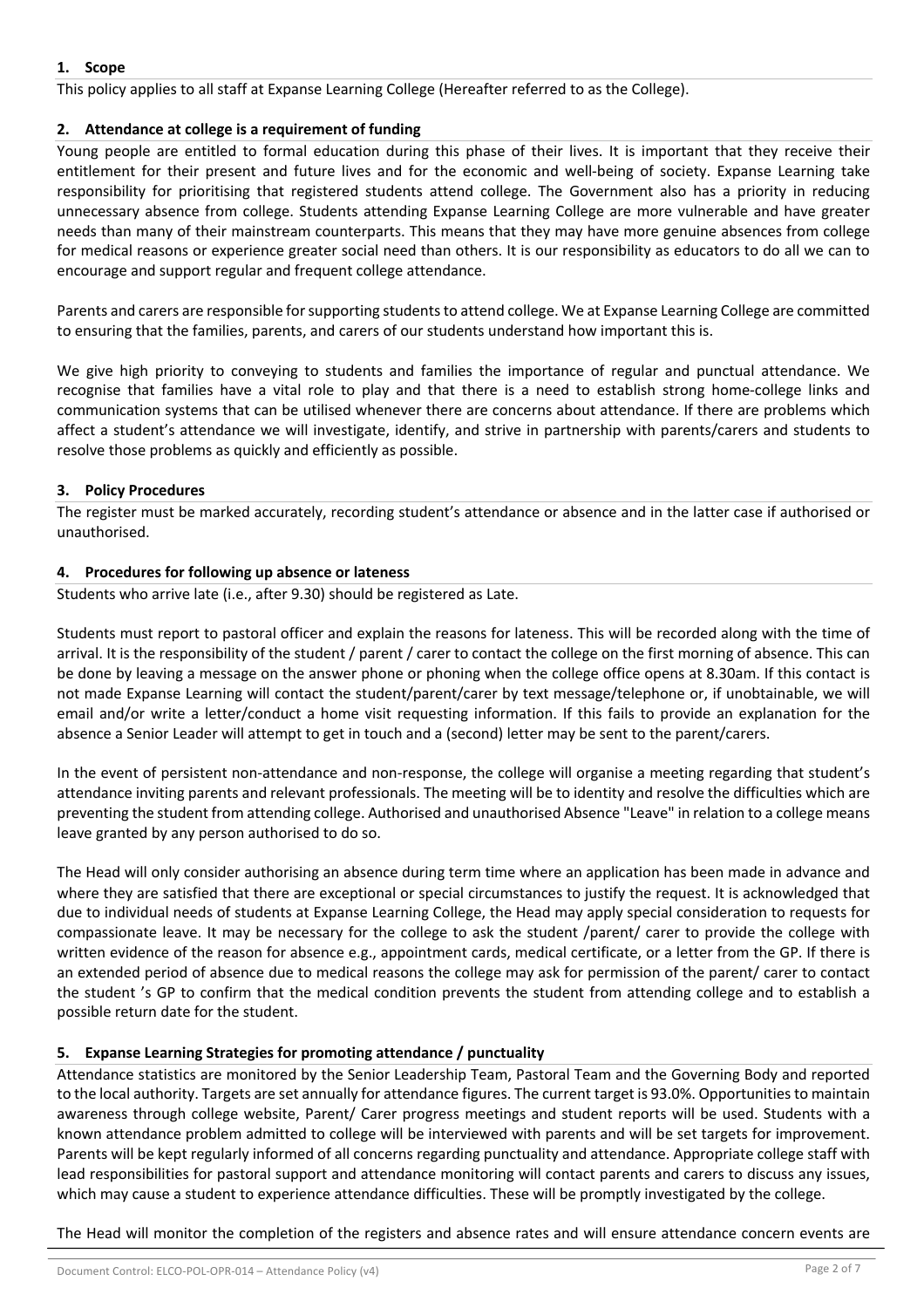created to manage/monitor all actions implemented to improve a student 's attendance and arrange for the appropriate letter to be sent out to parents if a student is persistently absent from college.

## **6. Sanction for persistent lateness and Non – Attendance**

College course funding will be ceased for students who fail to attend and are persistently unauthorised absent. Decision will be issued by the Head after consultation with the college director and local authority.

#### **Student absence monitoring procedure**

- o ALL registers must be completed by 10.00am
- $\circ$  All absent students will be contacted on their first day of absence by a designated member of the pastoral team.
- o Records of late arrivals will be recorded on Databridge.
- $\circ$  If on the first call to a student's home no one answers, then a message will be left to contact the college as soon as possible to explain why the student is not at college.
- o On contacting the student, they will be informed that for every day of absence without explanation the family must contact the college to inform them of the student's progress. If they do not, then the college will contact them each day of absence.
- $\circ$  If the Expanse Learning staff are unhappy with the reasons given for a student's absence, then the Head will be informed of any concerns and will follow up with the student's family.
- o At the end of each term, the Head will review attendance using reports from Databridge. It will be used to inform individual student's families of any patterns forming. The information will also be used to inform the Senior Leadership Team and College Governors.

#### **7. Expanse Learning Punctuality**

If a student arrives after 9.30 but before 12pm, they will receive a late mark in the register. If a student has a persistent late record, the student will be asked to meet with the Head to resolve the problem. Persistent lateness should be discussed with the relevant Pastoral staff.

#### **8. Roles**

**Families will:** 

- o Notify the college of any absences on the day of that absence
- $\circ$  Keep close contact with the college if a student is on extended leave due to ill health

#### **Teachers will:**

- o Keep an accurate and up-to-date attendance register of their cohort (see details on marking the register above)
- o Correct any inaccuracies which may occur in the attendance register
- o Follow up absences as outlined above (see "Following up absences")
- o Liaise with SLT and the Pastoral team about attendance
- $\circ$  Inform appropriate staff if they receive any communication that a student will need to leave the college premises part way through the day by prior arrangement e.g., for a medical appointment
- o Monitor students' attendance and punctuality to lessons
- $\circ$  Inform senior members of staff if a student leaves a lesson without permission and does not return within a short time
- o Mark registers at the start and end of the day in a timely fashion
- o Discuss the impact of low attendance on learning with students at progress and review meetings where appropriate
- o Liaise with Admin staff over any queries
- o Keep records of students who arrive late and note down reason in Databridge

#### **Administrative staff will:**

- o Maintain a record of student attendance on the college's computer system Databridge
- o Telephone /Text students' homes as necessary re attendance
- o Pass on information re attendance to the relevant staff
- $\circ$  Keep records and inform outside agencies as necessary to comply with local and national policy and procedures
- o Store notes from home in the student file
- o To notify the safeguarding team of absences of vulnerable students
- $\circ$  To send out letters each term whose families attendance falls below 90% when instructed

All relevant staff should refer to absence flowchart for a summary of the college absence process, detailing each step to take, as and when necessary (Appendices)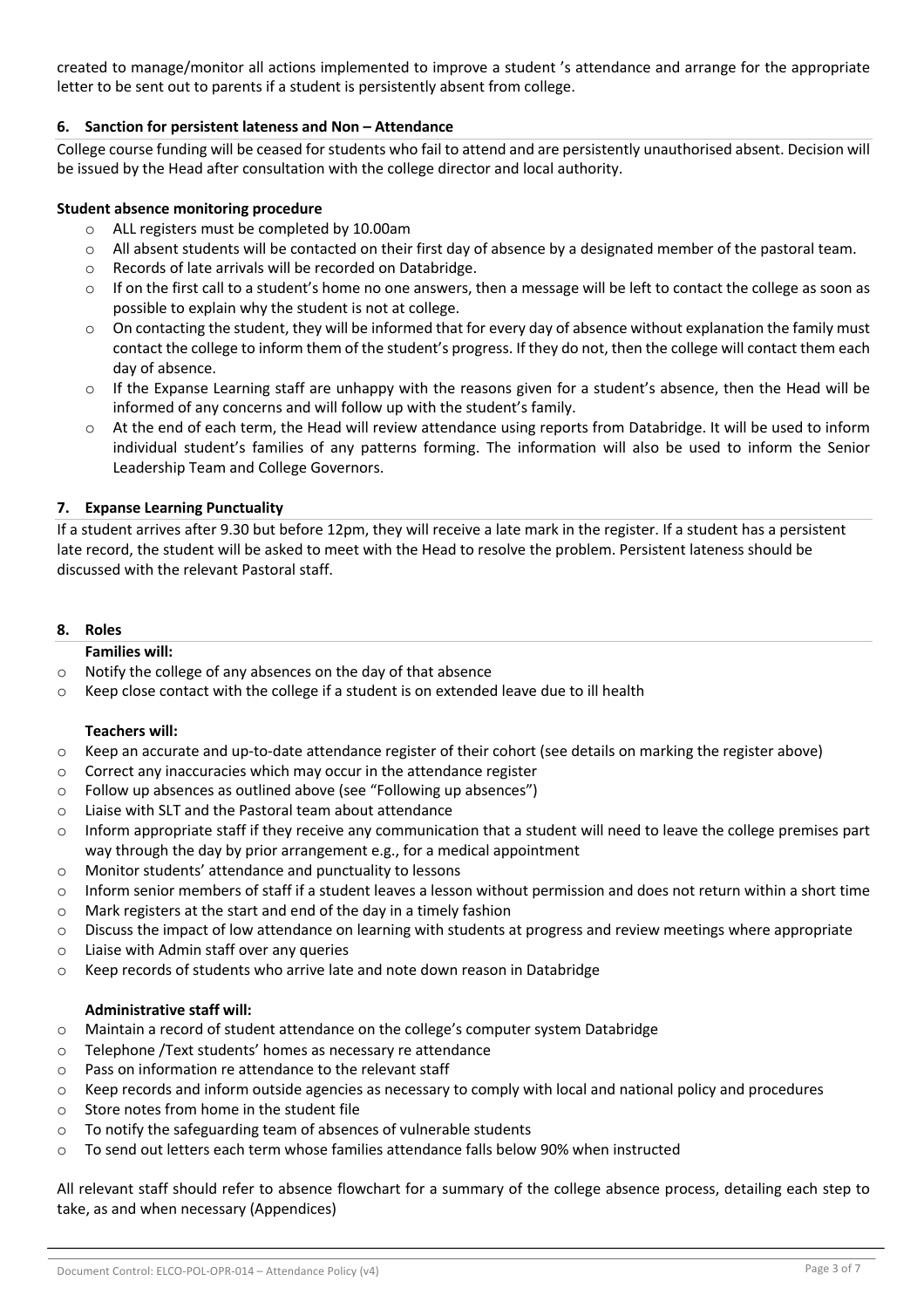#### **9. Monitoring arrangements**

- o The Head is responsible for monitoring and reviewing this policy.
- o The Board of Directors will check that the college complies with this policy.
- o This document will be reviewed **every 12 months thereafter**.
- o At every review, the policy will be shared with the governing board for review and challenge purposes.

#### **Impact of non-compliance:** *Staff:* Disciplinary action *Student:* Suspension, Temporary Exclusion, Permanent Exclusion, Attendance Plan *Legislation/organisational:* Reputational damage, statutory and non-regulated compliance. *Compliance lead:* Headteacher/Director of College *Policy Reference:* ELCO-POL-OPR-014 *Version:* 4 *Agreed policy location:* DatabridgeMIS and Company Webpage *Does the policy require Governor approval?* No **Approval**



**Version Control**

| <b>Version</b> | Date       | <b>Revision</b>                                                                     | <b>Review Date</b> |
|----------------|------------|-------------------------------------------------------------------------------------|--------------------|
|                | 21/06/2018 | First Issue                                                                         | 20/06/2018         |
|                | 01/09/2019 | Policy review and transferred to new template                                       | 31/08/2020         |
|                | 01/09/2020 | Policy Review                                                                       | 31/08/2021         |
|                | 01/09/2021 | Policy reviewed, Flow charts added as appendices and changes made to late recording | 31/08/2022         |
|                |            |                                                                                     |                    |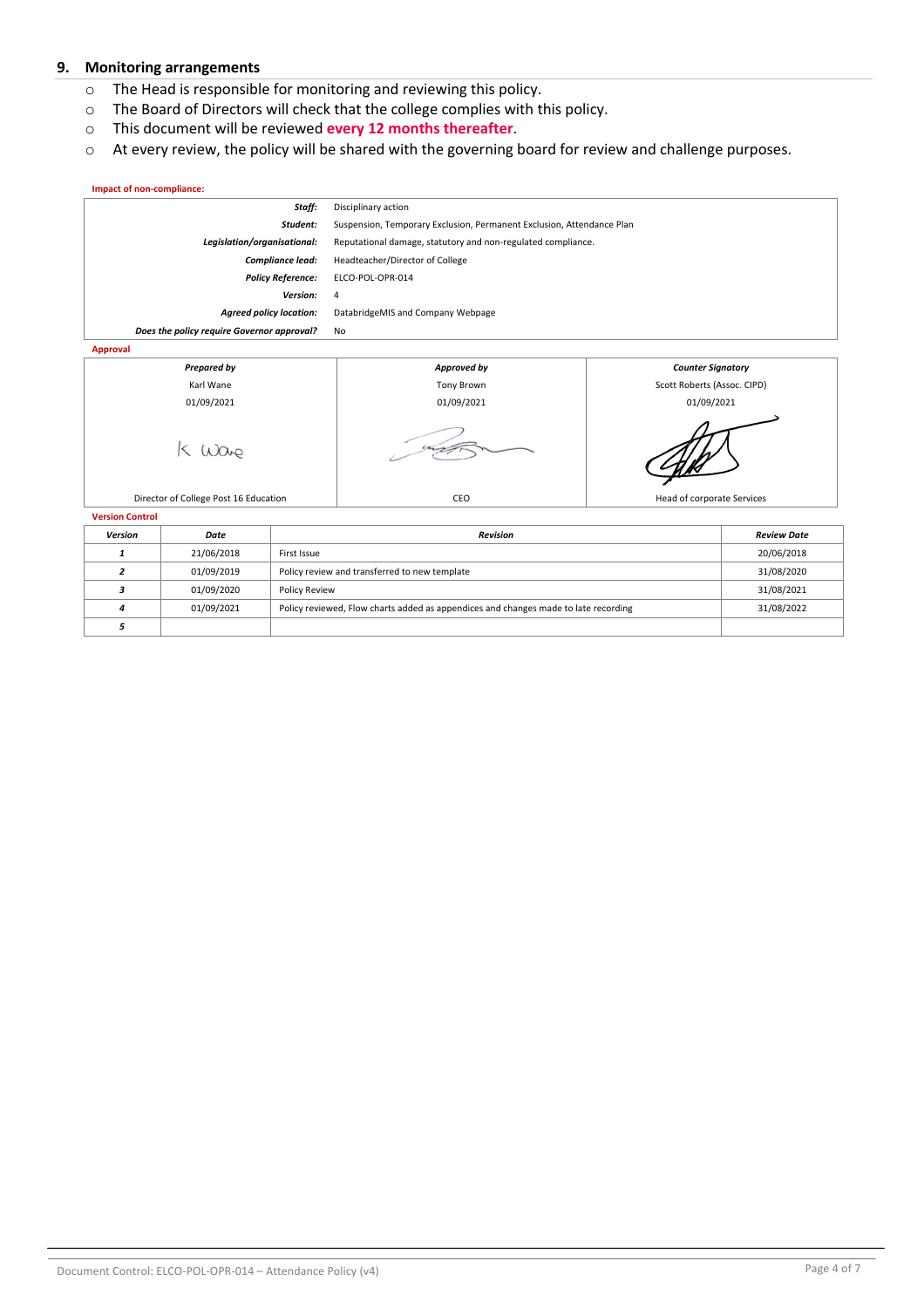

#### Stage Two - Absence Management - HOME VISIT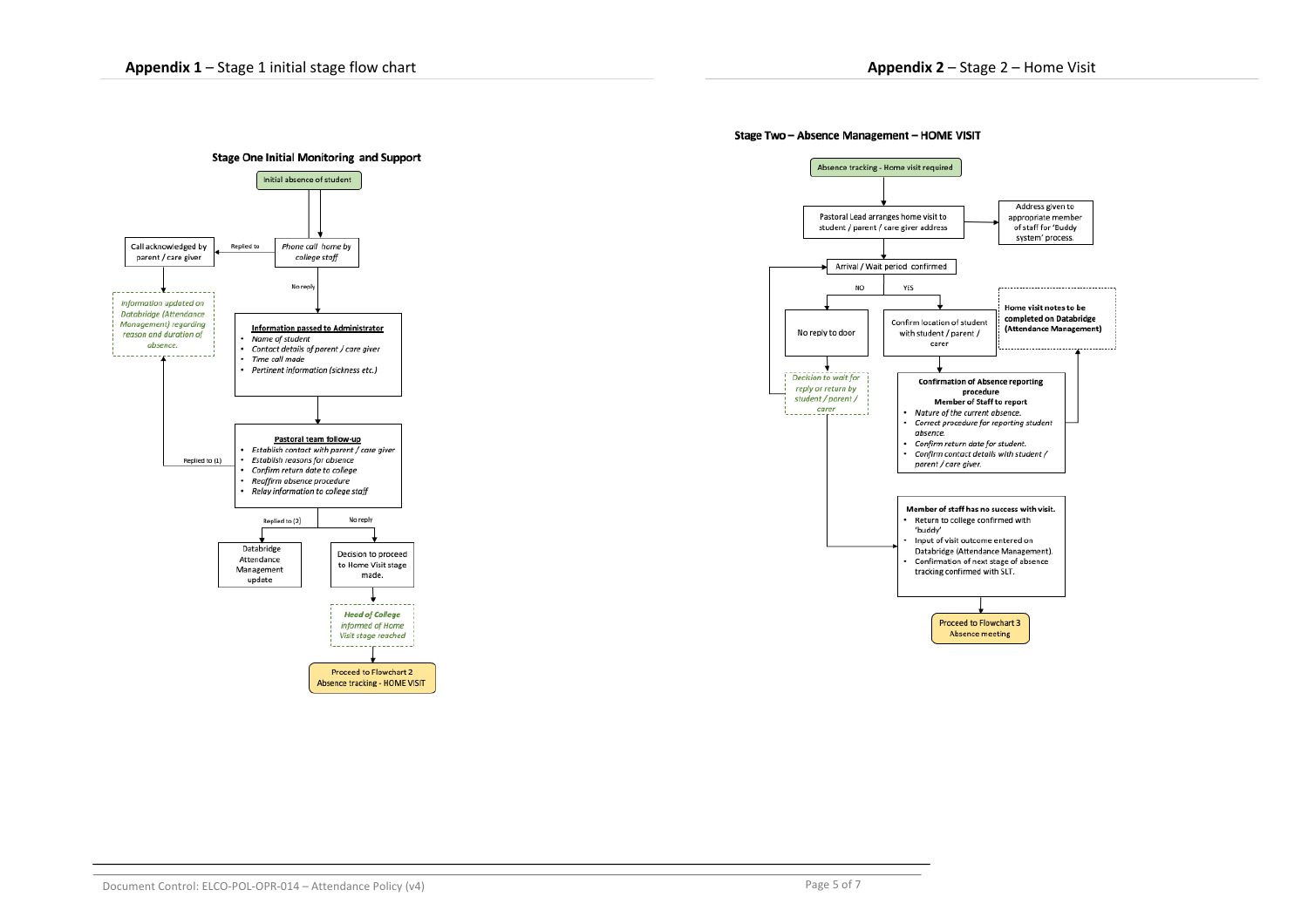Stage Three - Management and Pastoral Absence Meeting





Letter 2 - Will clearly detail why Expanse Learning college cannot authorize absences from college.

Letter 3- Will clearly detail why Expanse learning college has acted regarding an unauthorized absences.

Letter 4 - Will clearly detail why Expanse learning college has requested a meeting regarding persistent lateness over a significant period.